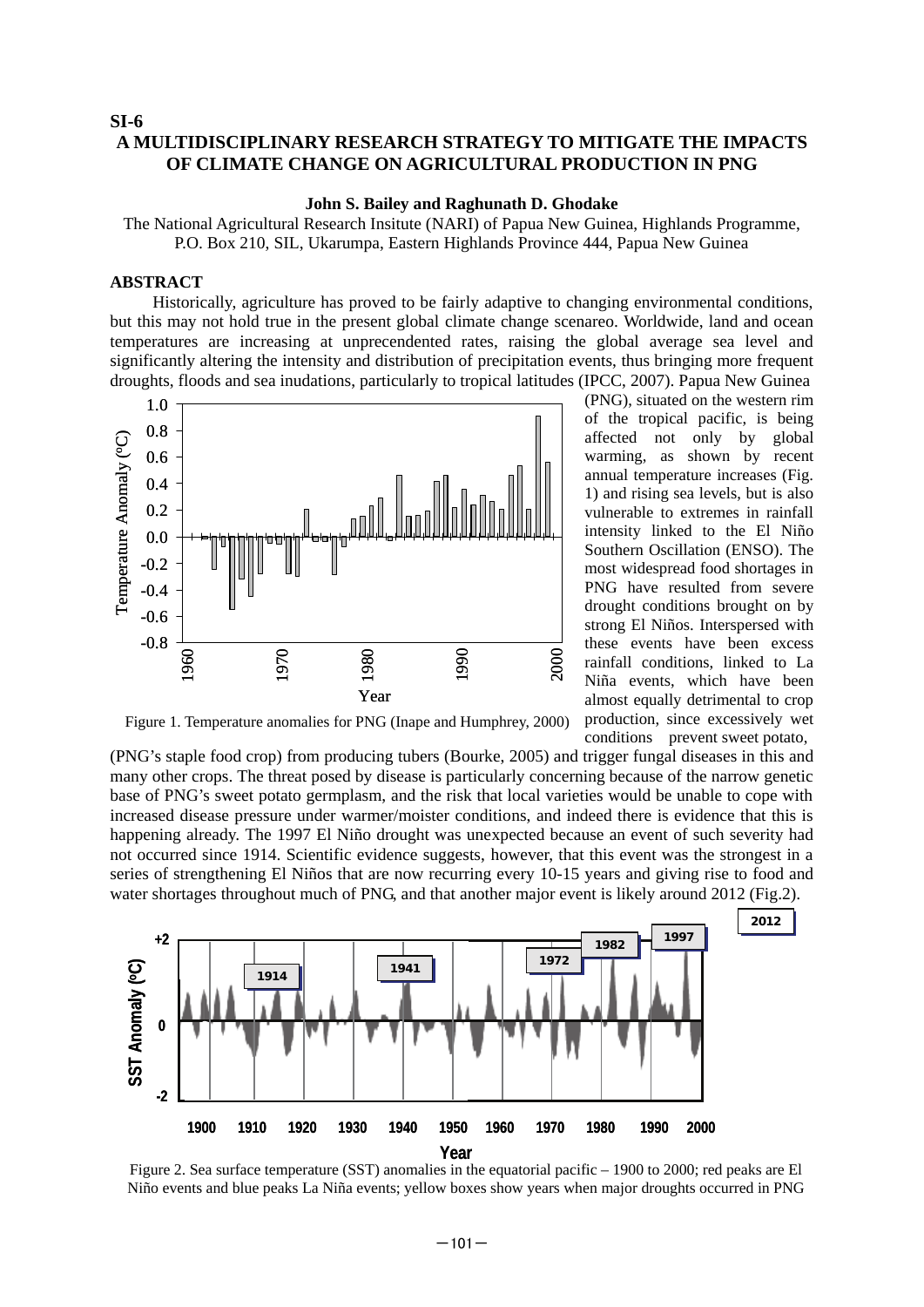In response to the threat of climate change, a series of projects are being developed by NARI in collaboration with other agencies and overseas institutions in a 4-part multidisciplinary research strategy aimed at mitigating the impacts of global warming and ENSO activity on food production in PNG.

As the first line of defence, an early warning system is being developed through an ACIAR (Australian Centre for International Agricultural Research) funded project entitled "Early warning and drought preparedness for improved management of crop production in PNG". This will involve the development of a drought forecasting and early warning system for PNG through customization of SCOPIC (Seasonal Climate Outlooks for Pacific Island Countries) software and the use of historical production data for important subsistence and cash crops (sweet potato  $\&$  coffee) to provide models capable of predicting the impacts of various climate change scenarios on production.

The second and more fundamental risk aversion stratagem is the diversification of genotypes and cropping systems to allow for unforseen as well as predictable impacts of climate change on crop production. This will include the preservation and broadening of existing national gene pools of staple



Figure 3. Polycross breeding of new sweet potato clones

crops such as sweet potato to ensure ample genetic scope for crop adaptations in future climate change scenarios. It will also involve the selection and breeding of crop varieties with genetically imparted tolerances to biotic and abiotic stresses. Already a breeding and hybridization program is underway to develop early maturing, high yielding recombinants of sweet potato to facilitate the speedy recovery of food production following drought or excess rainfall conditions. Further work is also in the pipeline to screen highland and lowland sweet potato germplasm to identify genotypes displaying drought, cold or excess moisture tolerance and resistance to viral and fungal disease infections. These will then be crossed with other

elite local and exotic genotypes to produce high performing recombinant clones tolerant to a range of biotic and abiotic stresses. As well as widening the gene pools of specific crop species, research will also be conducted to evaluate the benefits of diversifying traditional cropping systems by introducing new high-performing varieties of maize, rice, yam and peanut, etc. Such diversification should help to prevent the build-up of host-specific pests and diseases and minimise the risk of outright crop failure due to abiotic stresses e.g. frost or drought. Sustainable methods of maintaining soil fertility under such diversified cropping systems will also be explored in a suite of ACIAR and NARI funded projects.

The third element in the research strategy specifically targets the problem of heightened pest and disease outbreaks owing to climate change. Already PNG has suffered the virtual destruction of its potato industry following the outbreak of late potato blight disease in the late 1990's, and viral disease and pest infestations of sweet potato and other crops are increasingly hampering production and marketing. In response to these problems a series of ACIAR funded projects have been developed to tackle the issues of late potato blight in 'Irish' potato, oribius weevils and virus attacks on sweet potato, and fruit fly infestations in various crops. Biotechnological solutions are being implemented including the micro-propagation and field testing of blight free and blight resistant potato clones, and the development of 'clean' pathogen tested sweet potato planting materials. Biological, cultural and low cost chemical methods for controlling oribius weevils and fruitflies are also being investigated.

The final element in the research strategy focuses on the provision of water supply facilities to sustain crop production in a scenario of recurring El Niño-induced drought events. Regional geological surveys are needed to investigate aquifer accessibility and terrain suitability for the construction of mini-reservoir, spring and borehole supply facilities in the five main agro-ecological regions of PNG (high altitude highlands, highlands, dry lowlands, wet lowlands and islands). Community surveys will be needed to establish local preferences for specific types of water supply and to deal with water and land ownership issues. Thereafter, pilot studies will be needed in each region to assess the feasibility, practicalities, costs and effectiveness's of the different methods of supplying water for (drinking and) crop irrigation. NARI has identified a number of partner organizations, including water institutes in Europe that would assist in the research and development, but substantive government funding will be needed if the initiative is to proceed.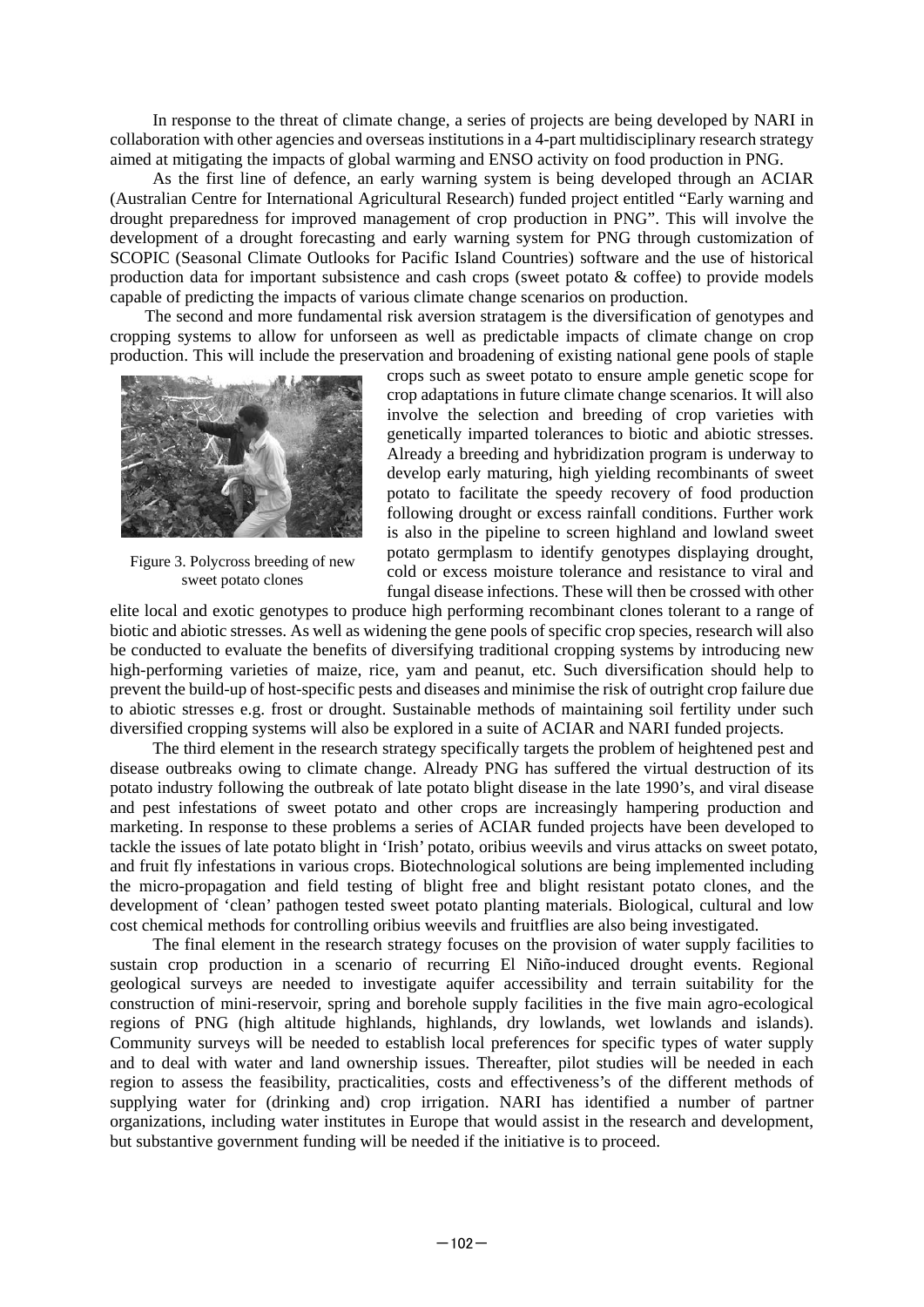#### **KEYWORDS**

Climate change, crop diversification, El Niño-induced drought, gene pool broadening, irrigation.

#### **REFERENCES**

Bourke, R. M., 2005: Ethnology Monographs 19, Oceania Monographs 56, 15-24. Inape, K. and B. Humphrey, 2000: ACIAR Proceedings, No 99, 73–78. IPCC, 2007: Intergovernmental Panel on Climate Change, Fourth Report.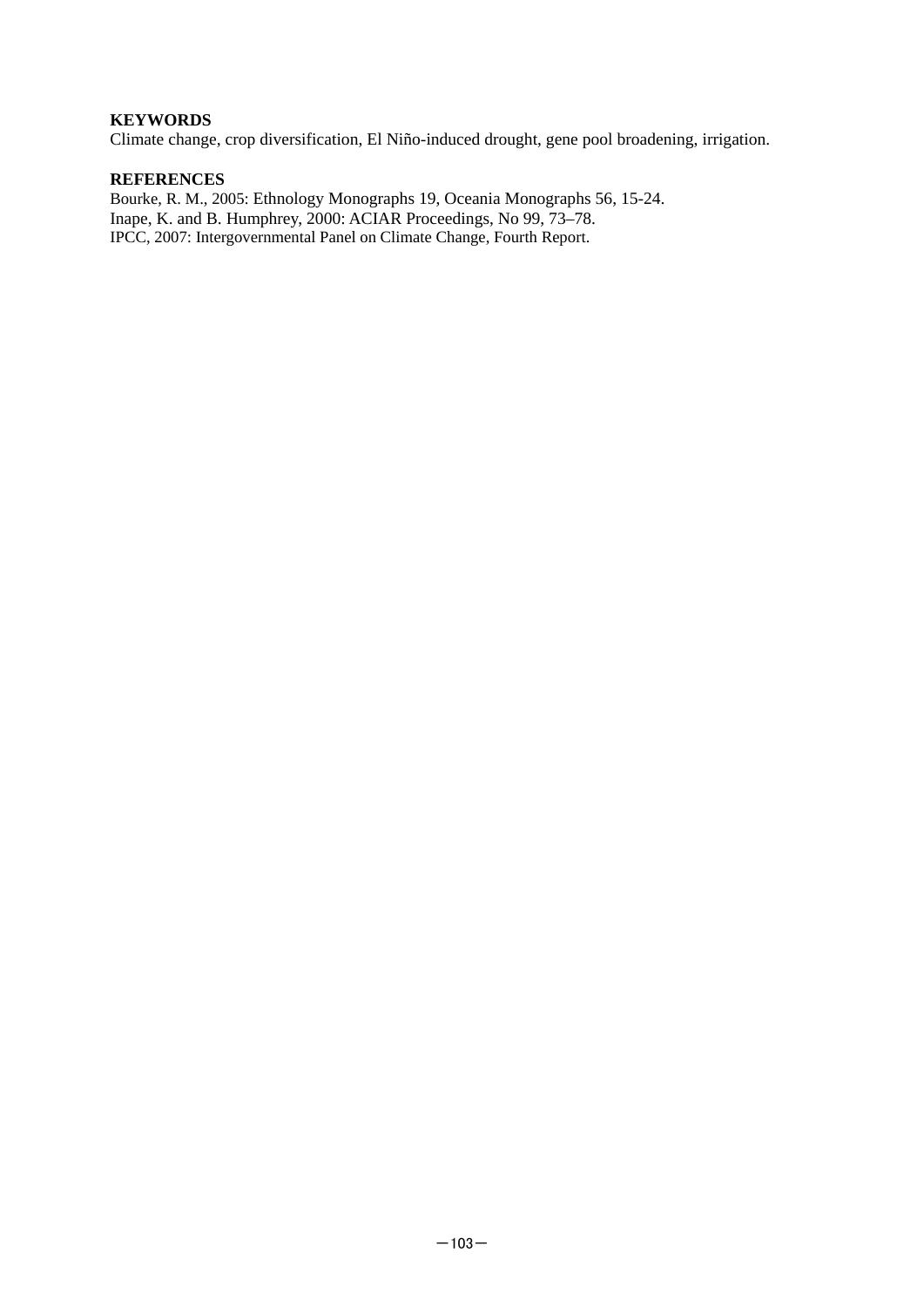

## **Presentation Outline Presentation Outline**

**1. Background 1. Background**

- **2. Climate Change (CC) Impacts on PNG**
- **3. Strategy for mitigating CC impacts 3. Strategy for mitigating CC impacts**
- **4. Conclusion 4. Conclusion**







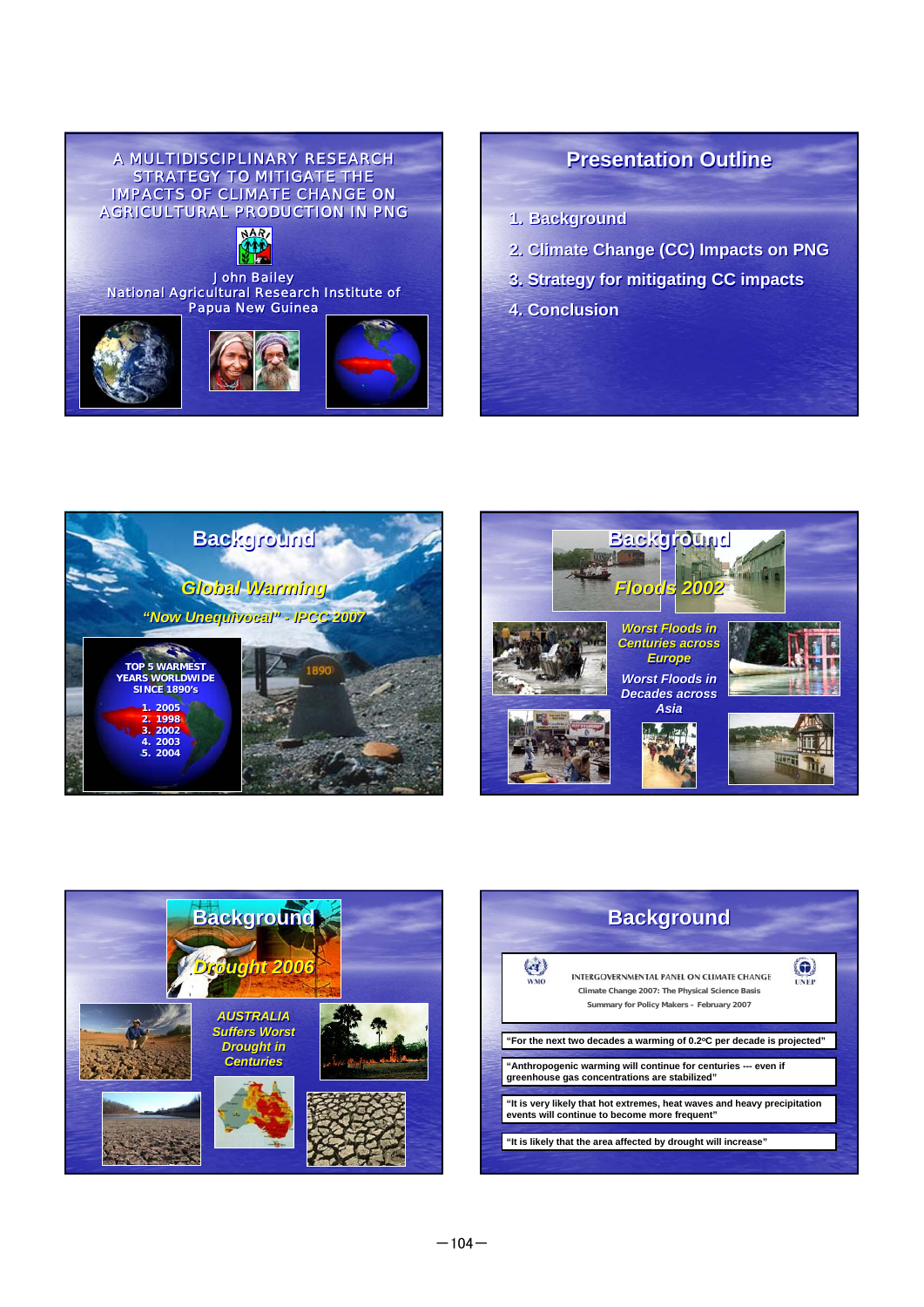









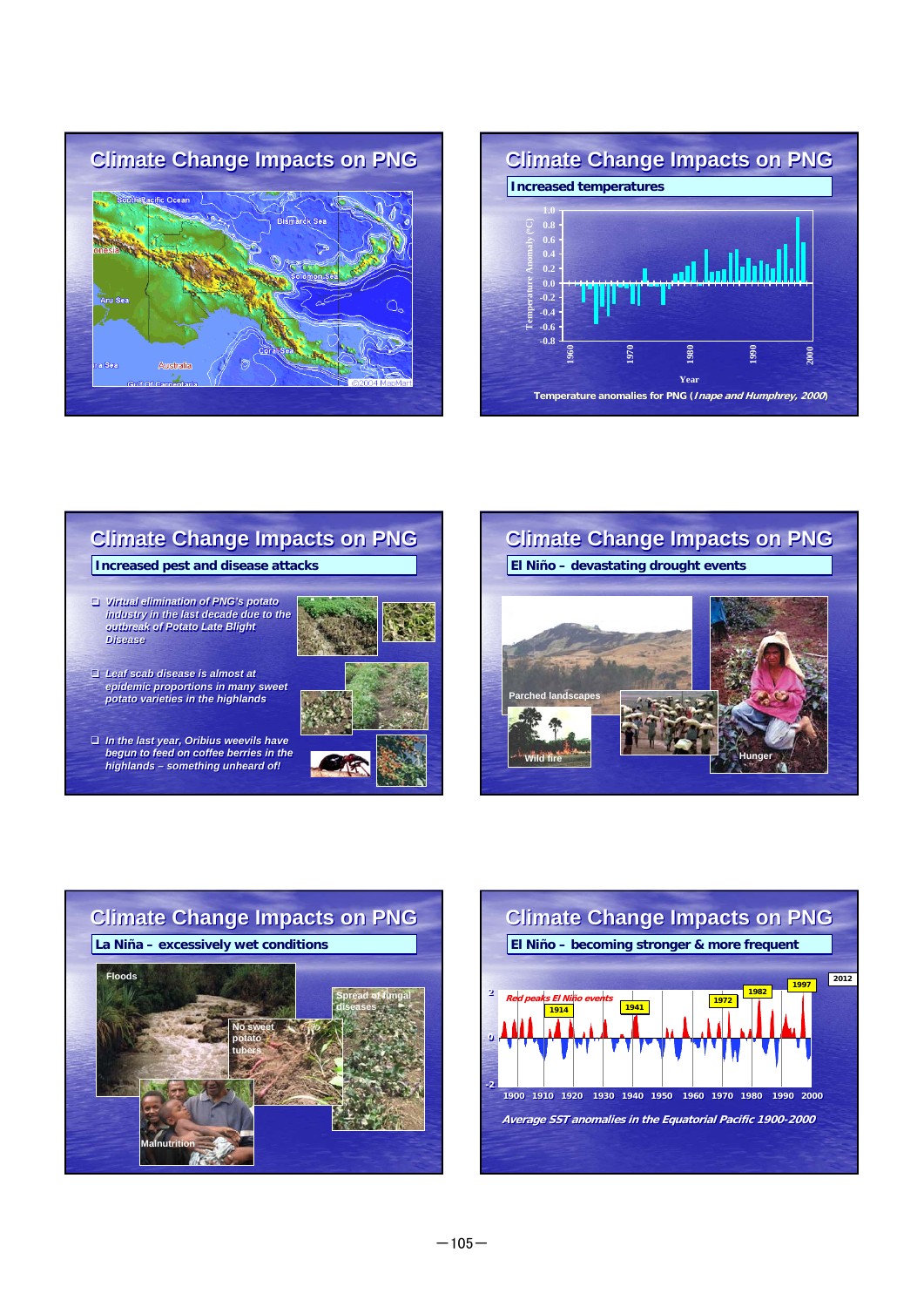## **Strategy for mitigating CC impacts A 4-part strategy A 4-part strategy**

- **In response to the threat of climate change, a series of In response to the threat of climate change, a series of projects are being jointly implemented and/or developed by various Australian and PNG institutions including UQ, QDPI & QCCCE, NARI, CIC, NWS and FPDA. projects are being jointly implemented and/or developed by various Australian and PNG institutions including UQ, QDPI & QCCCE, NARI, CIC, NWS and FPDA.**
- **These projects may now be regarded as elements of a These projects may now be regarded as elements of a multidisciplinary research strategy aimed at mitigating multidisciplinary research strategy aimed at mitigating**  the impacts of global warming and ENSO activity on **food production in PNG. food production in PNG.**
- **The strategy basically has four main parts which tackle The strategy basically has four main parts which tackle different aspects of the climate change problem in PNG. different aspects of the climate change problem PNG.**

## **Strategy for mitigating CC impacts**

#### **Part 1: Early warning system**

- **Many Pacific Island countries including PNG Many Pacific Island countries including PNG rely on subsistence farming and as such are rely on subsistence farming and as such are vulnerable to the impacts of climate variability and climate extremes (floods and vulnerable to the impacts of climate variability and climate extremes (floods and droughts). droughts).**
- **The ability of PNG to respond to these challenges will be largely influenced by its preparedness at local, institutional and national levels. □ The ability of PNG to respond to these challenges will be largely influenced by its preparedness at local, institutional and national levels.**



 **An early warning system based on seasonal climate forecasts and building local capacity An early warning system based on seasonal climate forecasts and building local capacity to use this technology is seen as a major step towards meeting these challenges. to use this technology is seen as a major step towards meeting these challenges.**

## **Strategy for mitigating CC impacts Strategy for mitigating CC impacts**

#### **Part 1: Early warning system**

 **Project: "Early Warning and Drought Project: "Early Warning and Drought Preparedness for Improved Management of Crop Production in PNG" – ACIAR (QCCCE, NWS and NARI) Preparedness for Improved Management of Crop Production in PNG" – ACIAR (QCCCE, NWS and NARI)**



#### **Project Objectives Project Objectives**

- □ Develop a drought forecasting and early<br>warning system for PNG by customising and<br>refining 'SCOPIC' software
- **Collect and analyse historical production data for a subsistence crop (sweet-potato) and a commercial crop (coffee) to identify the impact of past climate on production Collect and analyse historical production data for a subsistence crop (sweet-potato) and a commercial crop (coffee) to identify the impact of past climate on production**

## **Part 1: Early warning system Strategy for mitigating CC impacts Project Objectives (continued) Project Objectives (continued) Develop strategies to minimize the adverse impacts of climate and maximize Develop strategies to minimize the adverse impacts of climate and maximize**

- **opportunities in favorable seasons through discussions with key PNG agencies opportunities in favorable seasons through discussions with key PNG agencies**
- **Build local capacity in key government agencies (NWS and NARI) to use and apply forecasting tools and to increase stakeholder awareness of climate variability and its impacts through targeted workshops and training in Australia and PNG and training in Australia and PNG Build local capacity in key agencies (NWS and NARI) to use and apply forecasting tools and to increase stakeholder awareness of climate variability and its impacts through targeted workshops**

**This early warning system can be viewed as PNG's 1st line of defence against climate change impacts.**



## **Strategy for mitigating CC impacts**

#### **Part 2: Crop/genotype diversification Part 2: Crop/genotype diversification**

- **The second and more The second and more fundamental risk aversion fundamental risk aversion stratagem is the diversification stratagem is the diversification of genotypes and cropping systems to allow for unforeseen as well as predictable impacts of climate change on crop climate change on crop production production of genotypes and cropping systems to allow for unforeseen as well as predictable impacts of**
- **This will include the preservation and broadening of This will include the preservation and broadening of existing national gene pools of existing national gene pools of staple crops such as sweet staple crops such as sweet potato to ensure ample genetic potato to ensure ample genetic scope for crop adaptations in future climate change scenarios. scope for crop adaptations in future climate change scenarios.**





### **Part 2: Crop/genotype diversification Part 2: Crop/genotype diversification Strategy for mitigating CC impacts**

- **It will also involve the selection and breeding of crop varieties with genetically imparted tolerances to biotic and abiotic stresses. It will also involve the selection and breeding of crop varieties with genetically imparted tolerances to biotic and abiotic stresses.**
- **Already a breeding and hybridization Already a breeding and program is underway to develop early maturing, high yielding recombinants of sweet potato to facilitate the speedy recovery of food production following drought or excess rainfall speedy recovery of food production following drought or excess rainfall conditions. conditions. program is underway to develop early maturing, high yielding recombinants of sweet potato to facilitate the**

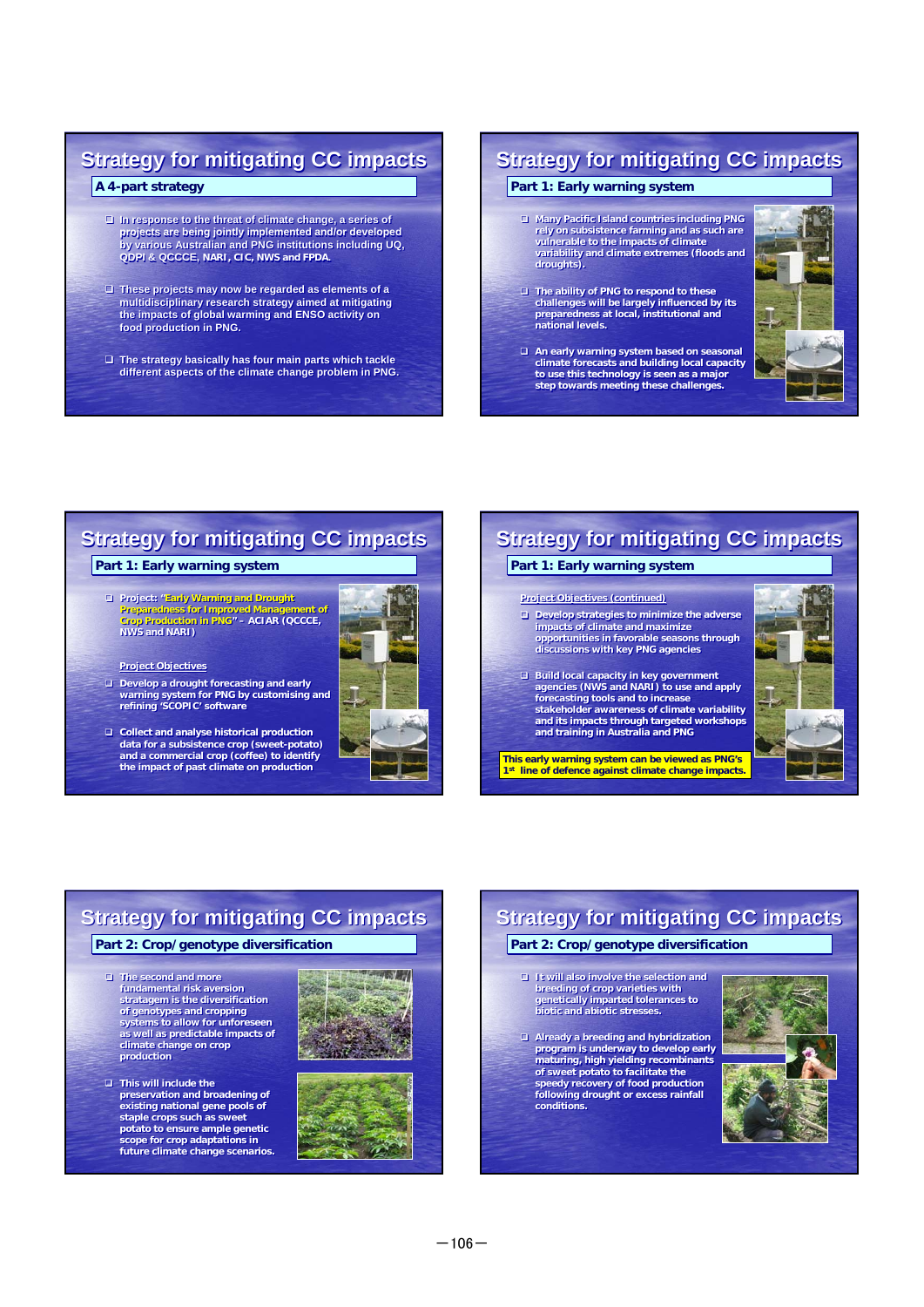## **Strategy for mitigating CC impacts**

**Part 2: Crop/genotype diversification Part 2: Crop/genotype diversification**

- **As well as widening the gene pools of As well as widening the gene pools of specific crop species, research will also be conducted to evaluate the specific crop species, research will also be conducted to evaluate the benefits of diversifying traditional cropping systems by introducing new high-performing varieties of maize, rice, yam and peanut, etc. benefits of diversifying traditional cropping systems high-performing varieties of maize, rice, yam and peanut, etc.**
- **Such diversification should help to Such diversification should help to prevent the build-up of host-specific pests and diseases and minimize the prevent build-up of host-specific pests and diseases and minimize the risk of outright crop failure due to risk of outright crop failure due to abiotic stresses e.g. frost or drought.**



## **Strategy for mitigating CC impacts**

- **The third element in the The third element in the research strategy specifically targets the problem of heightened pest and disease outbreaks owing to climate change. change. research strategy specifically targets the problem of heightened pest and disease outbreaks owing to climate**
- **Already PNG has suffered the virtual destruction of its potato Already PNG has suffered the virtual destruction of its potato industry following the outbreak of potato late blight disease in industry following the outbreak of potato late blight disease in 2003, and viral disease and pest 2003, and viral disease and pest infestations of sweet potato and infestations of sweet potato and other crops are increasingly other crops are increasingly hampering production and marketing. hampering production and**





# marketing.<br>Part 3: Biotechnology targeting of pests & disease **Part 4: Sust.**<br>Part 4: Sust. **Strategy for mitigating CC impacts**

- **Biotechnological solutions are Biotechnological solutions are being implemented including being implemented including the micro-propagation and field testing of blight free and the micro-propagation and field testing of blight free and blight resistant potato clones, blight and the development of 'clean' pathogen tested sweet potato planting materials. and the development of 'clean' pathogen tested sweet potato planting materials.**
- **Biological, cultural and low Biological, cultural and low cost chemical methods for cost chemical methods for controlling Oribius weevils and fruit flies are also being controlling Oribius weevils and fruit flies are also being investigated investigated**





## **Strategy for mitigating CC impacts**

**Part 4: Sustainable water supply facilities Part 4: Sustainable water supply facilities**

- **The final element in the The final element in the research strategy focuses on the research strategy focuses on the provision of water supply provision of water supply facilities to sustain crop production in a scenario of recurring El Niño-induced drought events. drought events. facilities to sustain crop production in a scenario of recurring El Niño-induced**
- **Regional geological surveys are Regional geological surveys are needed to investigate aquifer accessibility and terrain needed to investigate aquifer accessibility and terrain suitability for the construction suitability for the construction of mini-reservoir, spring and borehole supply facilities in the five main agro-ecological regions of PNG five main agro-ecological regions of PNG of mini-reservoir, spring and borehole supply facilities in the**





## **Strategy for mitigating CC impacts**

**Part 4: Sustainable water supply facilities Part 4: Sustainable water supply facilities**

- **Community surveys will be needed to establish local Community surveys will be needed to establish local preferences for specific types of preferences for specific types of water supply. water supply.**
- **Thereafter, pilot studies will be □ Thereafter, pilot studies will be needed in each region to assess <br>the feasibility, practicalities, costs and effectiveness's of the and effectiveness's of the different methods of supplying water for (drinking and) crop different methods of supplying water for (drinking and) crop irrigation.** Water **Water**